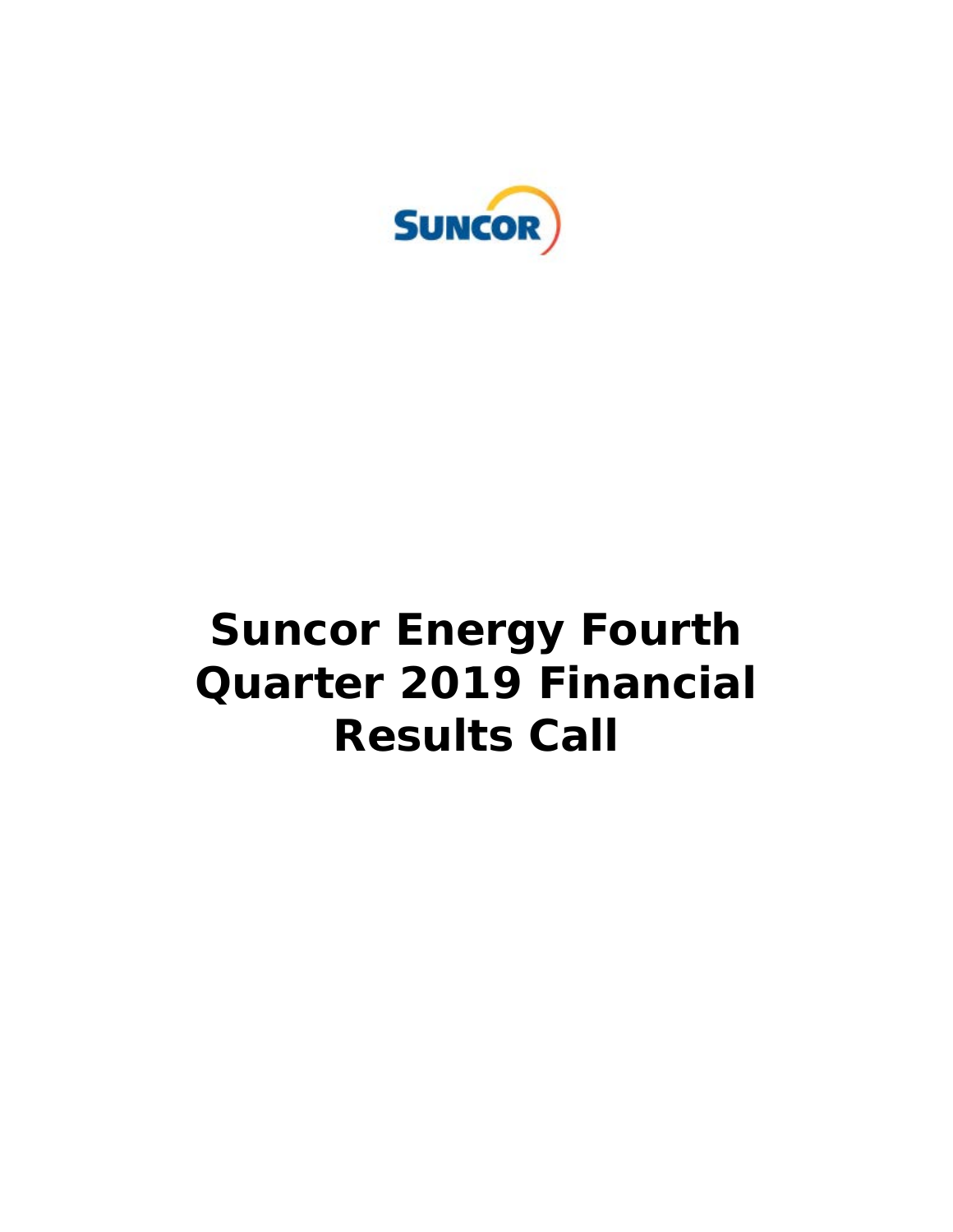**Operator:** Ladies and gentlemen, thank you for standing by, and welcome to the Suncor Energy Fourth Quarter 2019 Financial Results Call. (Operator Instructions) I would now like to hand the conference over to your speaker today, Trevor Bell, Vice President, Investor Relations. Please go ahead.

# **Introduction**

Trevor Bell *Vice President of Investor Relations, Suncor Energy Inc.*

Thank you, operator, and good morning. Welcome to Suncor's Fourth Quarter Earnings Call. With me this morning are Mark Little, President and Chief Executive Officer; and Alister Cowan, Chief Financial Officer.

Please note that today's comments contain forward-looking information. Actual results may differ materially from the expected results because of various risk factors and assumptions that are described in our fourth quarter earnings release as well as in our annual information return. And both of those are available on SEDAR, EDGAR and our website, suncor.com. Certain financial measures referred to in these comments are not prescribed by Canadian GAAP.

For a description of these financial measures, please see our fourth quarter's earnings release. Following formal remarks, we'll open the call up to questions.

Now I'll hand it over to Mark Little for his comments.

## **Opening Remarks**

Mark Little *President & Chief Executive Officer, Suncor Energy Inc.*

Good morning, everybody, and thanks for joining us today. Even though the commodity market continued to be volatile in 2019, Suncor generated quarterly funds from operations of \$2.6 billion and ended the year with \$10.8 billion of funds from operations, a new annual record, even with WTI down nearly 12% year-over-year. The last 2 years demonstrate the resilience of Suncor's business. 2018 highlighted the strength of our integrated model through market volatility, while 2019 built upon this foundation by focusing on value over volume as we operated in a production curtailed environment. And so for the second year in a row, we generated annual funds from operations in excess of \$10 billion.

We continue to deliver on our commitment to increase shareholder returns. Suncor returned \$1.1 billion in the fourth quarter and \$4.9 billion in 2019 in dividends and share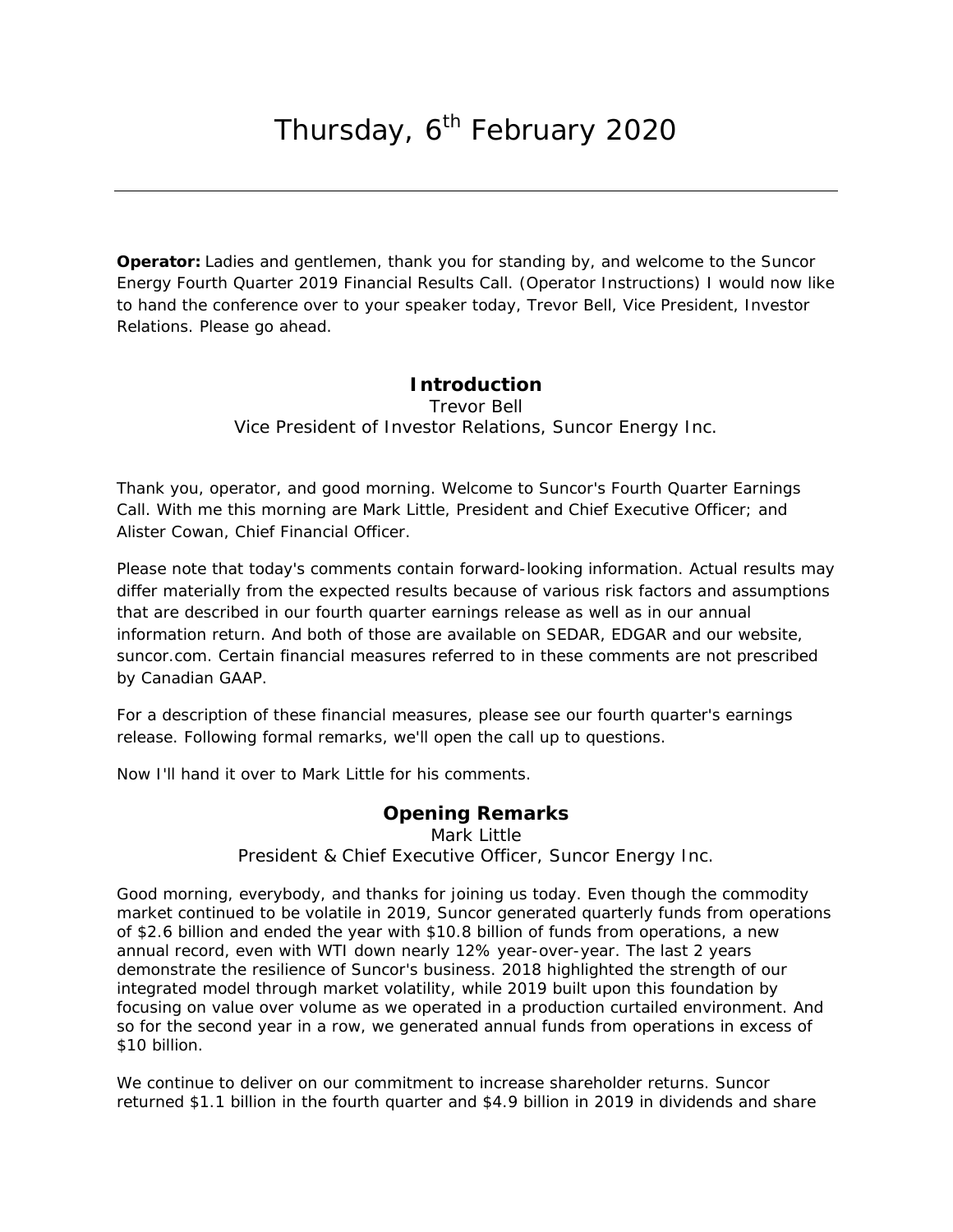repurchases to shareholders. This represents approximately 45% of our annual funds from operations. Our ongoing commitment to shareholder returns is demonstrated through the repurchase of over 9% of our outstanding common shares since May 2017. And with our board approving an 11% increase in our dividend, 2020 will be the 18th consecutive year of dividend increases. The dividend increase is supported by our strategy to grow the structural cash flow of our business by \$2 billion annually by 2023. And our board has also extended the share buyback program by up to \$2 billion over the next 12 months.

Now moving to operations. Across our oil sands assets, on a full year basis, we recorded the highest SCO volumes in the company's history, which generated an additional \$800 million of additional funds flow for Suncor relative to 2018. This is a result of our strategy to maximize value at base plant and at Syncrude, as well as improved reliability at Syncrude. 2019 was the third best upgrading utilization at base plants in our history. Yearover-year, production volumes were relatively flat. However, there was approximately a 12% increase in SCO production. Although this has put pressure on our 2019 production volumes and costs per barrel metrics, the result of this strategy is higher margins and cash flow.

At Syncrude, we marked the second best annual production in the asset's history, which is quite something when you consider that it was in a year where mandatory protection curtailments impacted the operations. This performance supports our multiyear journey to 90% utilization and \$30 per barrel cost at Syncrude. While Syncrude has had its own challenges, we're encouraged by the progress that Syncrude team has made in 2019.

Fort Hills continued to be curtailed during the quarter, which restricted its performance and its potential to 88,000 barrels per day, thereby, increasing the cash cost per barrel metric.

Offshore assets had a solid quarter with 116,000 barrels per day of production. Hibernia returned to normal operating levels, while Hebron and Oda both continue to ramp up, partially offset by natural declines in the U.K. North Sea.

2019 marks a new annual record for downstream funds from operations of \$3.9 billion. In fact, Q4 2019 marks the tenth consecutive quarter with funds in excess of \$750 million. Refinery operating expenditures continued to remain low at \$5 per barrel, reflecting our focus on costs.

Despite all that, we had 2 issues in the quarter. As most of you are aware, on December 19th, we were notified by the regulator in Newfoundland and Labrador to shut in Terra Nova. This is a regulatory issue, and we are working diligently with the regulator to get the issues satisfactorily resolved, and only when that occurs, do we expect the asset to return to operations. I'll remind everyone that our value of safety, above all else, is foundational to everything we do at Suncor, and at no time did we operate unsafely. We did have an operational issue in the quarter related to MacKay River, which is disappointing. The facility has been out of service most of December and is currently shut in for repairs. In light of the continued mandatory production curtailments in Alberta, the downtime is anticipated to have no material impact on our 2020 guidance.

With that, I'll pass it along to Alister to provide some additional financial context, including an overview of the impairment that we took in the quarter.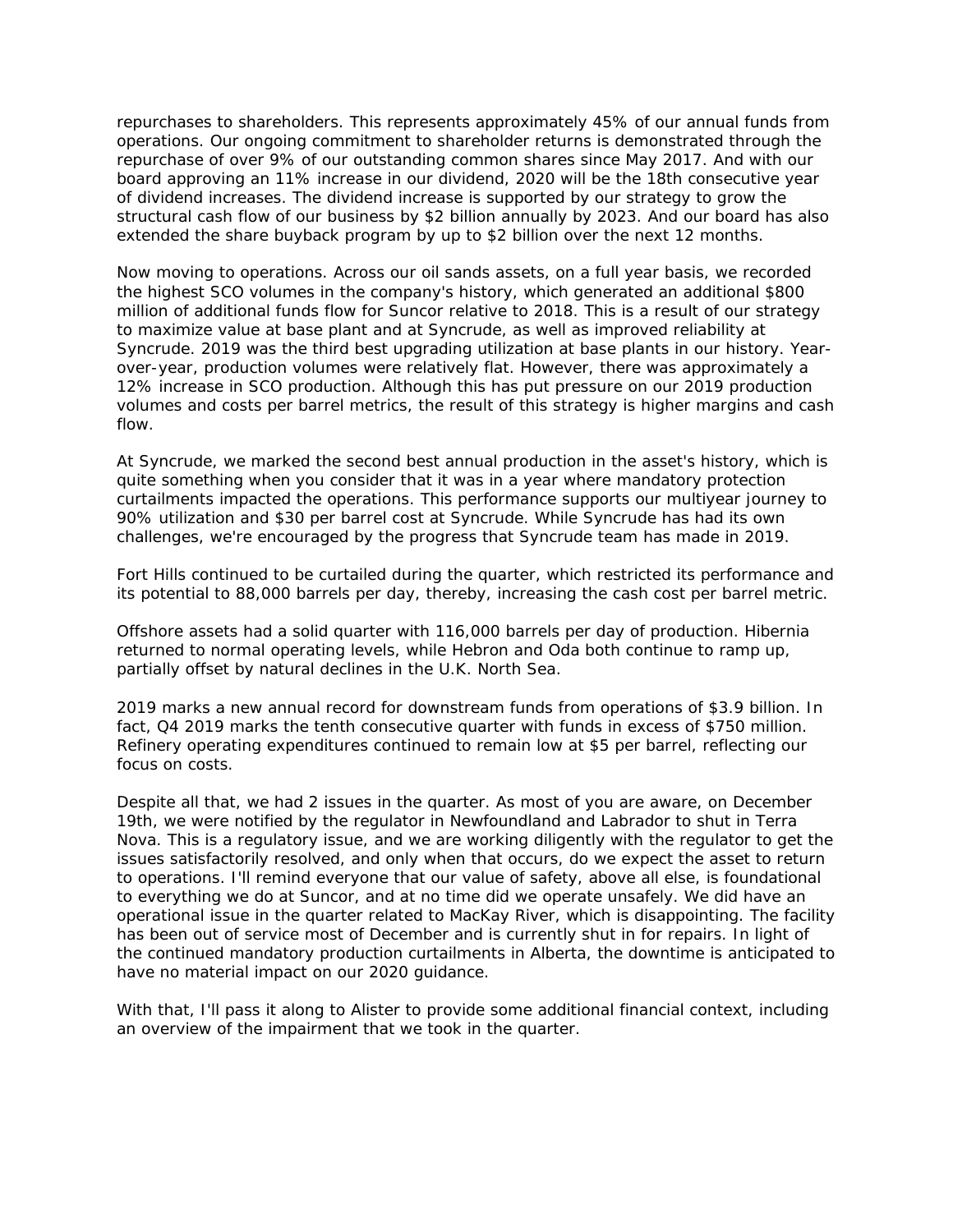## **Financial Highlights**

Alister Cowan *Chief Financial Officer, Suncor Energy Inc.*

Thanks, Mark. As you previously highlighted, Suncor was able to generate \$2.6 billion of funds from operations in the quarter, despite the impact of continued mandatory production curtailment and planned maintenance downtime. These results have demonstrated the strengths of our integration and flexibility within our business model.

During the fourth quarter, price realizations in Oil Sands were lower than the third quarter as differentials widened. However, our integration mitigated the majority of such price volatility. Our production and cash cost per barrel across oil sands were impacted by mandatory product curtailments. Our focus on high-cost and higher value synthetic oil production and increasing natural gas prices in the quarter. With the expected removal of curtailment in 2020, and its impact on how we operate our assets, you can expect us to remain focused on driving down costs throughout our business due to the decline in our forecasted heavy crude oil pricing.

Due to the decline in our forecast in heavy crude oil pricing and the increase in the capital cost estimate for the West White Rose Project, we recorded non-cash asset impairments in the fourth quarter for Fort Hills and White Rose of CAD 2.8 billion and CAD 400 million after tax, respectively. These assets continue to perform operationally and deliver free cash flow.

We continue to see significant upside value in our company's shares, and we executed on our share buyback program during the quarter, spending approximately \$450 million to repurchase 11.1 million shares.

As Mark said, in 2019, we returned \$4.9 billion to shareholders, including \$2.3 billion in share buybacks, repurchasing 3.5% and of our outstanding shares at an average price of \$41 per share. For the full year, our dividend buyback program equated to a total shareholder return of nearly 8% using an average share price for the year. With a strong balance sheet, which includes over \$400 million of debt reduction in 2019, we continue to focus on increasing shareholder returns, as evidenced by the 11% dividend increase and the extension of the buyback program.

 As Mark mentioned earlier, it's important to highlight the strength of our shareholder returns. Over the last 3 years, we have returned approximately \$14 billion to our shareholders. This amounts to cumulative returns of \$9 per share or approximately 20% of our current share price. These returns are reflective of our strong financial position, no near-term requirement to pay down debt and the resilience of our free funds flow. As we look forward, the combination of this foundation of the \$2 billion increase in funds flow will set up the company to generate tremendous value and increase shareholder returns for years to come. So Mark, I'm going to turn it back to you for some closing comments.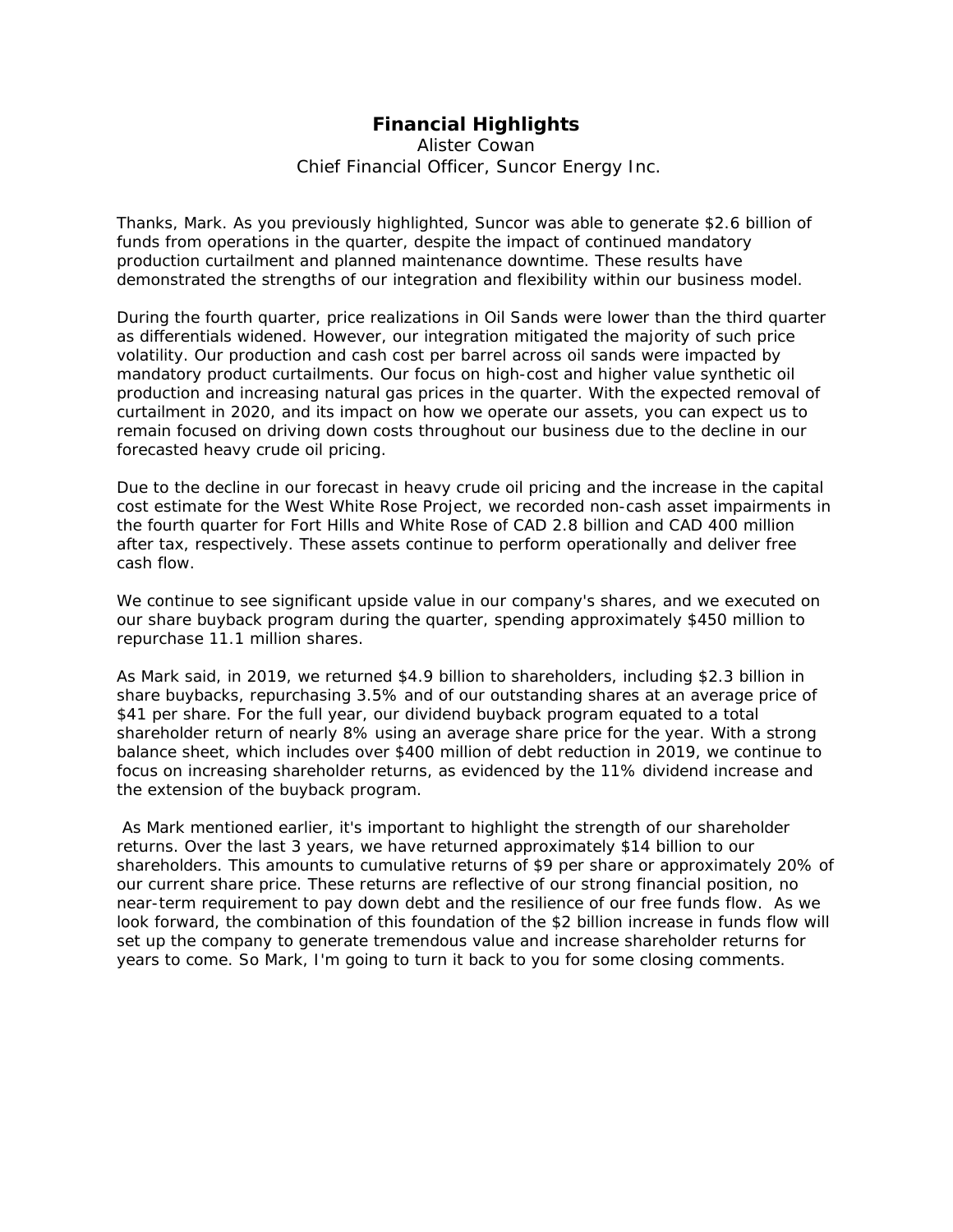## Mark Little *President & Chief Executive Officer, Suncor Energy Inc.*

Perfect. Thanks, Alister. As you would expect in line with our capital discipline principles, we're carefully evaluating future projects. We take into account the current environment of volatile commodity prices, market access challenges and government intervention into crude markets, while at the same time we're making progress on new technology development, which has the potential to significantly reduce capital and operating costs, greenhouse gas emissions and water use. With these factors in mind, we have decided and identified a number of opportunities to debottleneck Firebag, including the completion of our emulsions handling project this year, an integrated well pad development program and expanding our solvent SAGD program. Our near-term expectation is to have actual Firebag annual production at nameplate capacity of 203,000 barrels a day in 2021, assuming no production curtailment.

We have the potential to add another 20,000 to 30,000 barrels a day of lower capital intensity production by the time we get to 2024 and 2025. Some of this is in execution, and some of it is still being scoped. As a result of this opportunity, we will defer Meadow Creek in-situ replication sanctioning until 2023 at the earliest.

For downstream, given project economics and the deferral of significant bitumen production growth, we have decided to no longer progress the coker project at Montreal refinery. That said, we continue to look at alternative lower capital investments across our refineries to support our integration strategy.

Lastly, we expect to file a regulatory application in Q1 for the base mine extension to potentially replace our base plant mines as they reach their end-of-life around 2035. I want to emphasize, this application is not a project sanction and understand that the base mine extension is only one of many options under consideration with a final sanctioning decision approximately 1 decade away. We feel that filing in 2020 is prudent under the current regulatory process, including the effects of the new Impact Assessment Act to ensure adequate time is provided for the regulatory process. Should we choose to extend the mine, the plan is expected to incorporate non-aqueous extraction technology, which significantly reduces the cost and environmental impacts of mining oil sands versus our current operations. If sanctioned, the extension would significantly contribute to our commitment to reduce the emissions from our operations and it's in line with Canada's global commitments and takes advantage of Canada's important strategic resource. These decisions continue to advance our strategic priorities while demonstrating capital discipline and a deliberate approach to maximize shareholder returns from each of our investments.

Looking at the year ahead, we will remain focused on safety and reliably operating our assets. We will execute our plans to grow our free cash flow by \$2 billion annually by 2023, while continuing to make progress on our ESG targets. Our 2020 plans include completing deployment of autonomous haul trucks at Fort Hills, beginning construction of the cogeneration unit at base plant, continued deployment of our past tailings management technology, optimizing our supply and trading organization and completing the Suncor and Syncrude long-awaited interconnecting pipeline in the second half of 2020.

And as part of our digital strategy, we have completed the planning for a data-enabled enterprise-wide processes that will improve the effectiveness and efficiency of our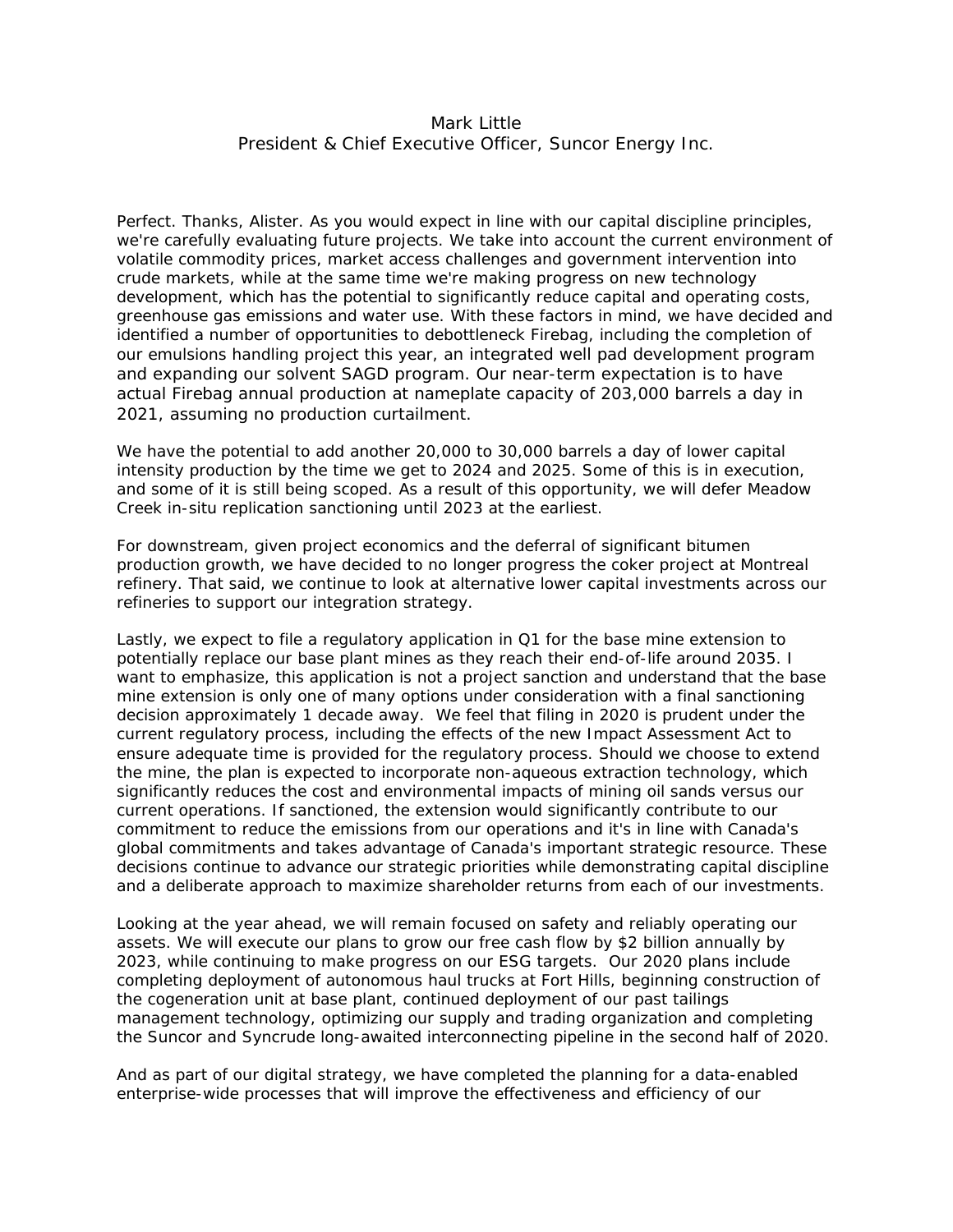business. We expect this program to deliver approximately \$250 million in annual benefits at a cost of approximately \$450 million, which is included in our capital guidance. Sanctioned projects, along with this initiative currently represent approximately \$1.5 billion or 75% of the \$2 billion CAD 2023 funds flow goal.

We understand the need to provide more clarity on our commitment to achieve our \$2 billion target. To accomplish this, we will host an investor showcase in Toronto on May 20 to highlight the details and focus on our ESG targets and performance. More information will follow-on this half day event.

And as we move into the new decade, I'm excited and optimistic about the future we're building at Suncor. We are focused on what is necessary for us to be profitable, resilient and relevant over the long term. We're making investments in high-return projects in the core of our business, which will increase our cash flow in a sustained way without being dependent on oil prices or egress.

Our history of countercyclical investments have funded large and increasing shareholders returns as demonstrated by our 11% dividend increase and our extension of the \$2 billion buyback program this year. While at the same time, we're continuing our multi-decade history of being a leader in ESG, and deepening our relationships with the indigenous and nonindigenous communities where we operate.

With that, I hope you can appreciate why I'm optimistic about entering this new decade. With that, I'll turn it over to Trevor.

**Trevor Bell:** Great. Thank you, Mark and Alister. I'll turn the call back to the operator to take questions. First, from the analyst community, and then, if time permits, from the media. Over to you, operator.

### **Q&A**

**Operator:** (Operator Instructions) our first question comes from the line of Neil Mehta with Goldman Sachs.

**Neil Mehta (Goldman Sachs):** So the kickoff question I have for you is your CapEx range for 2020 is \$5.4 billion to \$6 billion. It's a wide fairway. In light of the lower commodity price environment we find ourselves in today, do you think there is a scenario where you could be on the lower end of that range? And then as it relates to Capex, you made some comments around West White Rose, anything you can provide around that would be helpful as well?

**Mark Little:** Thanks, Neil. Appreciate the question. There's no question that we're going to be looking at all aspects of the business around cash generation, operating costs, capital and such. That said, a lot of these – like the cogen project and the wind project and many of these projects we're in the middle of execution, we're committed. And one thing we do know is to drive shareholder value we need to stay the course.

And one of the joys we have is a strong balance sheet to be able to allow us to, when we initiate a project, follow it through. Shutting these projects down to conserve cash, although, if you go back in our history, we did that a decade ago and suffered the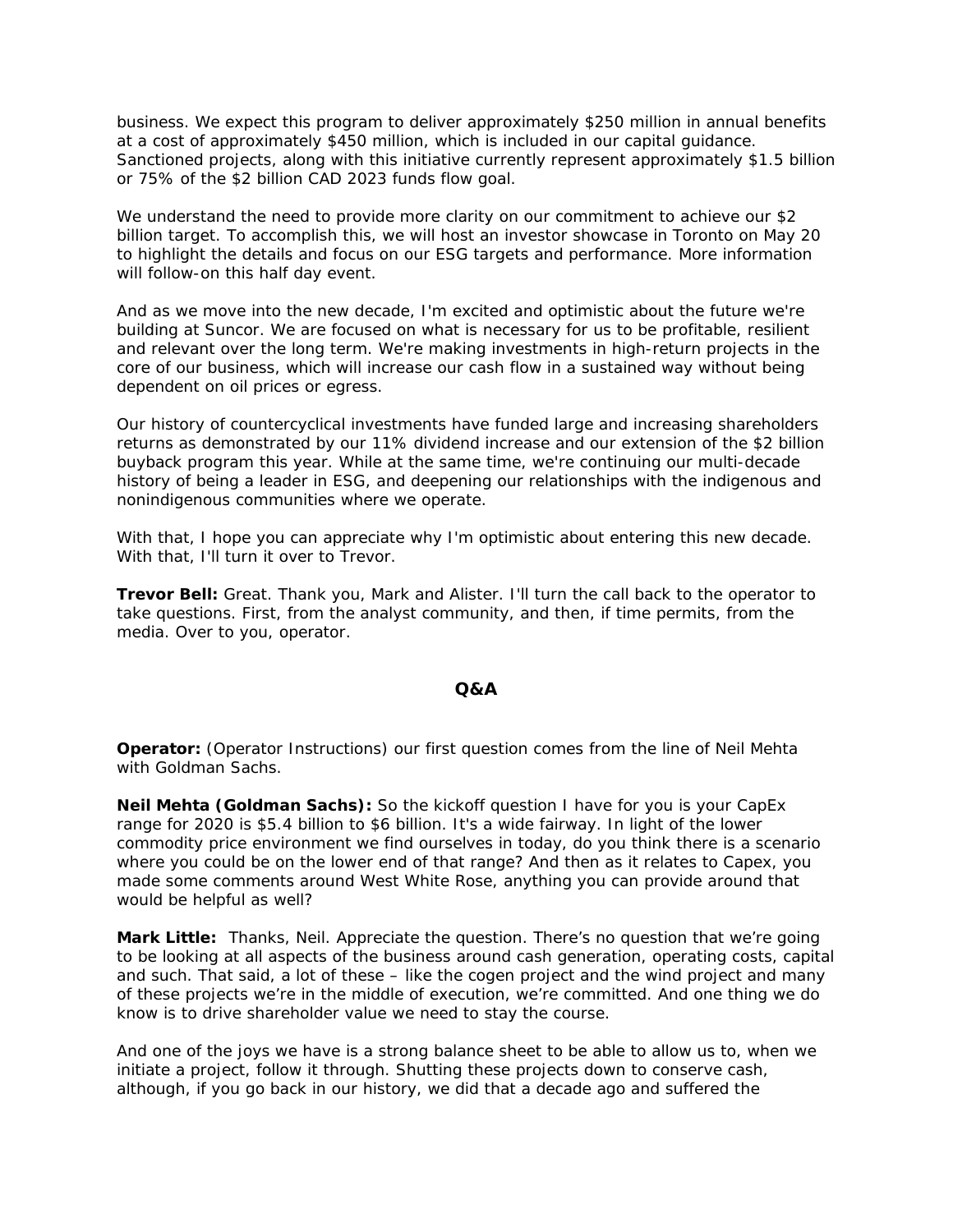consequence associated with it. So, one of the things is we'll be looking to manage any discretionary investments and such associated with it.

We will be looking at our cost structure and looking at maximizing cash flow, of course, but we don't expect it to be fundamentally different. And I would expect you're still going to see us in the declared range that the fairway that you described is consistent with how we've done our capital forecast in the past and last year if you recall we ended up lowering the upper-end of our capital range from 5.6 million to 5.4 million in Q2 and then came in at the higher end of the modified range. And so we'll look for opportunities to do the same thing as we go through 2020.

White Rose, I think as we've said before, one of the challenges we had is we were not happy with how this project was getting executed. I think in the last quarter I said that although this was overspending, this was not what we would consider normal overspending. And so there was a substantial move outside of what we viewed was a reasonable range for project execution. That's a key factor in driving the impairment on White Rose. That said, we believe the operator has intervened and been able to put together a project execution plan that we believe in and that this project is on track to get finished up based on the estimates and stuff that we've put in place. So all of that was factored into how we positioned White Rose and the impairment that we took.

**Neil Mehta:** Perfect. And the follow-up is you've talked about a path to higher production of Firebag and walking away from the Montreal coker. One of the things that's made Suncor more defensive and differentiated over time is the degree of portfolio integration. So just talk about the importance of integration to Suncor? And how you manage that on a go-forward basis?

**Mark Little:** Well, it's interesting because we've talked about a range of integration and such. And we're sitting within that range. We're in the low 70s now around the amount of volume that we have integrated into the portfolio. One of the reasons that we were looking at some of the bigger integration steps like Montreal that would take 40,000 to 50,000 barrels a day of bitumen into Montreal was the fact that we had a substantial investment program coming around replication. With pushing that out, we think that shutting down the coker project, we don't view this as a temporary step, we see this as a permanent step in Montreal, looking at all the various factors there. And we have other opportunities to integrate barrels. So we'll continue to work it. But these are enhancements around the integration, the range we find ourselves. And where we are right now, we're very happy with how that's playing out and where we're positioned in it.

**Operator:** Our next question comes from the line of Greg Pardy with RBC Capital Markets.

**Greg Pardy (RBC Capital Markets):** Mark, your base mining ROI has kind of come up as a question of late, so I'm glad you addressed that. It's also been seen as kind of a motivating factor to potentially acquire and MEG has kind of come up in that mix, but could you maybe just elaborate a bit more on the game plan you've got in terms of resource runway and then just how acquisitions may or may not fit into that strategy?

**Mark Little:** Yeah, it's interesting. One thing I will tell you is if we're going into acquisition it won't be for resource. We have an enormous amount of resource that if you take all our contingent resource, we have at current production rates about 100 years of resource. So,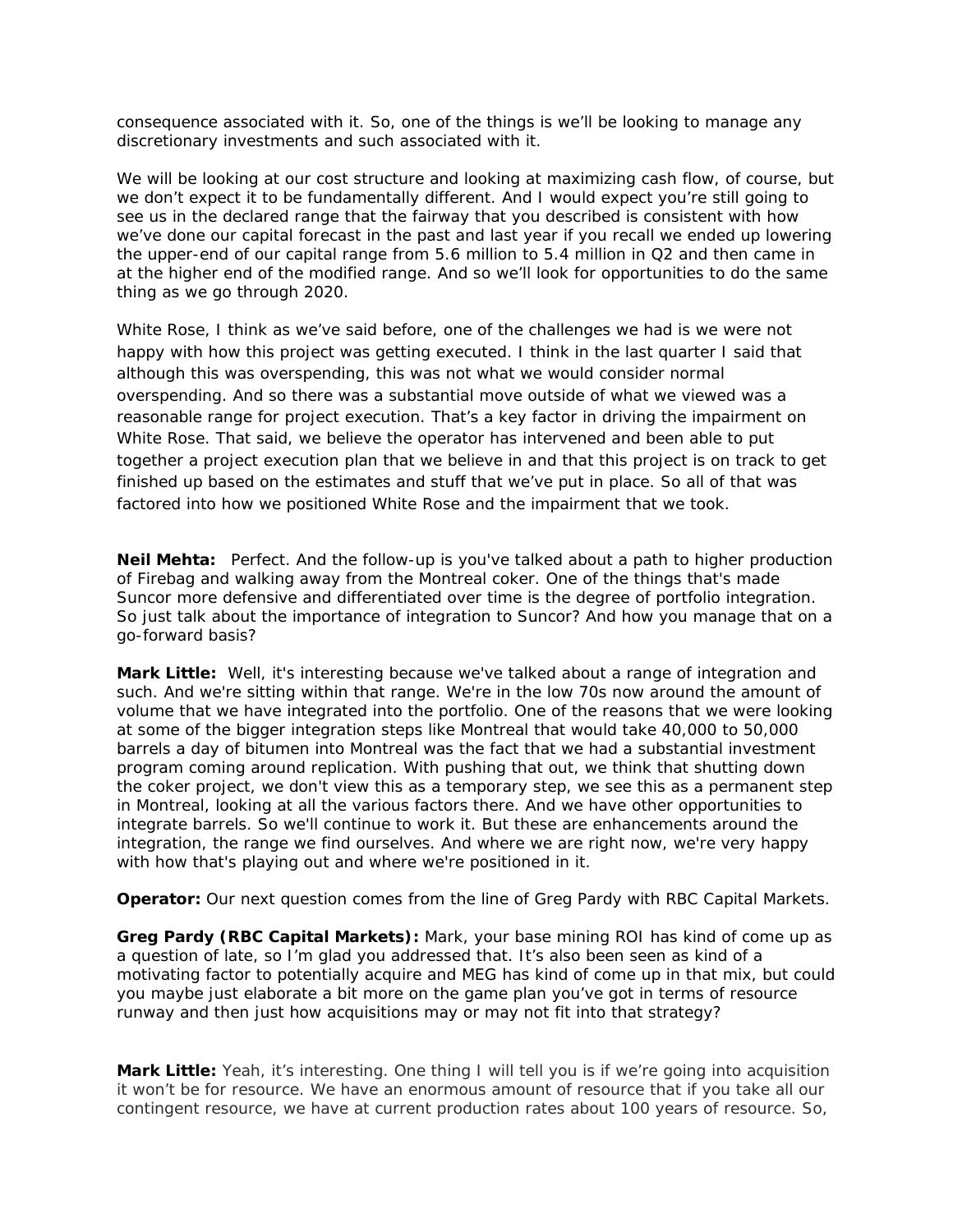the reason that we would look at acquisitions is really for three key reasons. One is a topquality resource and cost structure that would be better than actually building something.

Secondly, there would have to be synergies associated with it and thirdly and I think we've proven this in the actions and investments that we've taken is, we need to ensure and feel very comfortable we're going to get a solid return for our shareholders. But resource like when we look at the resource to put behind it, we have a lot of resource and the resource we have is right within proximity to our upgrading complex which is what's fed by the mine today.

So and if you look at it relative to the cost of the other options and stuff on the street, we view that buying resource through M&A right now is very expensive and it's one of the reasons that people have asked us for quite some time about whether Fort Hills or Syncrude and such and transactions literally have been rumored for years and nothing's ever happened, and it's just a difference between valuation and how we look at it. So, our plan right now is we think especially with the technology advancements that we're making both in the in situ side as well as in the mining side, we think that it's far, it's going to be far better for our shareholders to pursue the path that we're on at least at this stage.

**Greg Pardy:** Okay. Great. And you talked about essentially debottlenecking Firebag. So I haven't heard about Firebag 5 or 6 for some years now. Is that going to use solvent-aided SAGD then essentially? And would that be like just one incremental phase of 20,000 or 30,000, and how firm are you on doing that?

**Mark Little:** Well, it's interesting, Greg. I'm glad you asked that question because I think maybe one of the things I didn't describe well is both in the mine replacement as well as at Firebag; we're leveraging a lot of the existing assets that are on the ground. So, it's not like what we did at Fort Hills, where you're building a fully independent mine at grassroots cost, we can leverage a lot of the existing assets from energy, utilities, infrastructure, tankage and even some of the extraction facilities associated with it. So, it's very different than what we did at Fort Hills in the mine.

At Firebag, we're not talking about Firebag 5 and Firebag 6. Those would be grassroots investment, where most of the infrastructure – yes, we'd get a little bit on utilities and tanks and infrastructure, but those were independent builds. What we're really talking about is enhancing the performance of the first four phases of Firebag through debottlenecking the facilities and those sorts of things. So, one of the things we're doing right now is improving the water-handling capacity at Firebag as an example. So, this would be substantially lower cost than what we would do, if we were building Firebag 5 or Firebag 6.

**Greg Pardy:** Okay. And it's firm or it's not firm that you'll go ahead with that?

**Mark Little:** Well, we feel very optimistic that we're going to make this work. Some of this activity is underway. So, it's one of the reasons in 2021. We'll see our volumes creep up. And I think what we will see, ultimately, and we need to get a firmer plan in place, but you'll see our volumes start to drift up over time until we get into 24, 25, where you'll see the final steps up, where we could – we think we can get up to 230,000, 240,000 barrels a day. So, that's actually the path that we're on right now.

And so, some of it is firm, some of it is still being scoped in work. But we're optimistic enough that we pushed out the replication strategy because we think that we'll be able to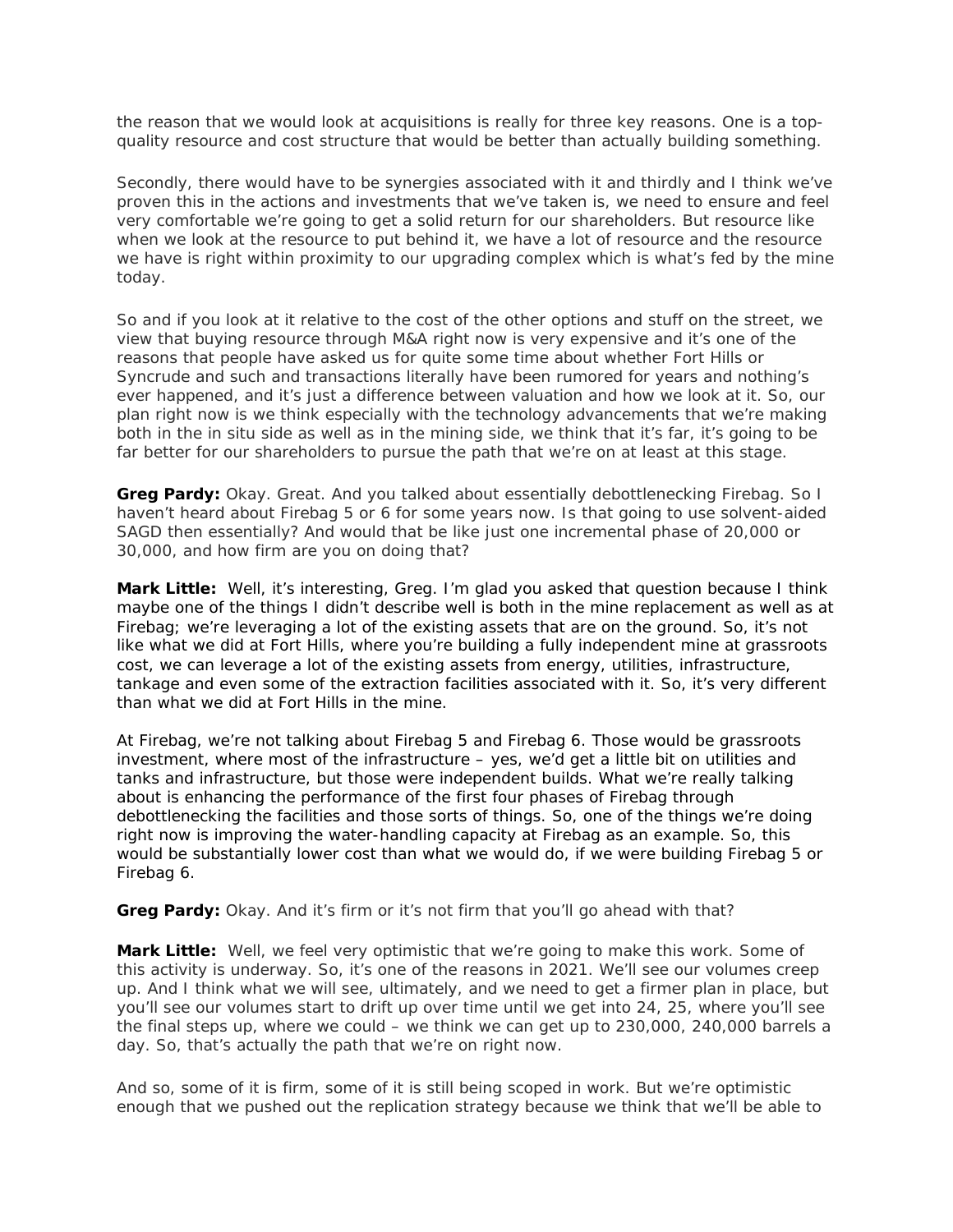do it a lot more economically for the shareholder and at a lot lower cost. And obviously we would want to do that before we spend grassroots to grow volumes.

Greg Pardy: Okay. Last one for me if you'll accommodate it, is you got a lot of stuff going on what – what's the max CapEx we should be thinking about between kind of 2021 to 2024 just like an annual basis like are you going to be through a 6B or 6.25B number, is the number is going to be generally at or south of to that?

**Mark Little:** You know, we don't give multiyear guidance, Greg. And so...

**Greg Pardy:** Yes, but that would be fun, Mark.

**Mark Little:** I know it would be. And I'm sure I'll get the question three more times to see if we mess it up. But I think if you look out though that the range that we're in this year is kind of where we expect to be in the year ahead. And I think it's a good proxy for how we move forward. And obviously I think that a lot of the concern comes out around oh, you take what we're doing and then you add on top of that replication then you add on top of that the coker then you know all of this stuff and people go wow this is unaffordable and it's true. We have to make some decisions and some of which I communicated this morning.

**Operator:** Our next question comes from the line of Dennis Fong with Canaccord Genuity.

**Dennis Fong (Cannaccord):** Hi. Good morning and thanks for taking my questions. That the first one just maybe falls along lines of what Neil was kind of maybe hinting at there. You essentially moved away from the Montreal coker project. Is there still consideration around that have been in potentially the bottlenecking and so forth around Strathcona [Edmonton] and how should that I would be thinking about that obviously from the context of – if there is some optionality around mine life plan and the extension around you thinking potentially introducing, we'll call it, in situ volumes as the potential replacement for some of the component out of the mine then obviously the level of integration isn't as required as much on a go forward basis. How should I be thinking about kind of Edmonton and how that plays into that construct. And I've got a follow-up, thanks.

**Mark Little:** Thanks so much, Dennis, for your comments and questions. It's interesting; I see where you're going with this. Maybe the best way to characterize it and as talk about is we're always looking through our facilities to find debottleneck and opportunities, because if we can figure out how to enhance the volume or performance of the assets by some amount at 0.25 cents on the dollar to greenfield, for sure we're going to do that. And I think that and quite frankly I'd say some of the concern we see from the investors is wow you're going to plow 2B into Montreal, are you sure? We spent a lot of time thinking about that and running all the analysis and concluded that actually wasn't the prudent investment for the shareholder. But you know we have quite a significant complex in Edmonton. We are looking for continued opportunities to debottleneck in the handset, as we have at Fort Hills, and I've talked about Fort Hills before. We can't really get to it until we can run the facility full and we can't run the facility full because of the curtailment. So we've been delayed. I thought we would have a plan at this point in time to debottleneck Fort Hills.

So, now coming back to your other question about the mine, part of the issue with technology as we see it is we've always considered mining technology to be in the certain type of resources and in situ technology to be a very different type of resource. But now when we're looking at things like radio wave technology and solvent with low pressure in situ recovery with -- in some cases, some of the technologies we're looking at have no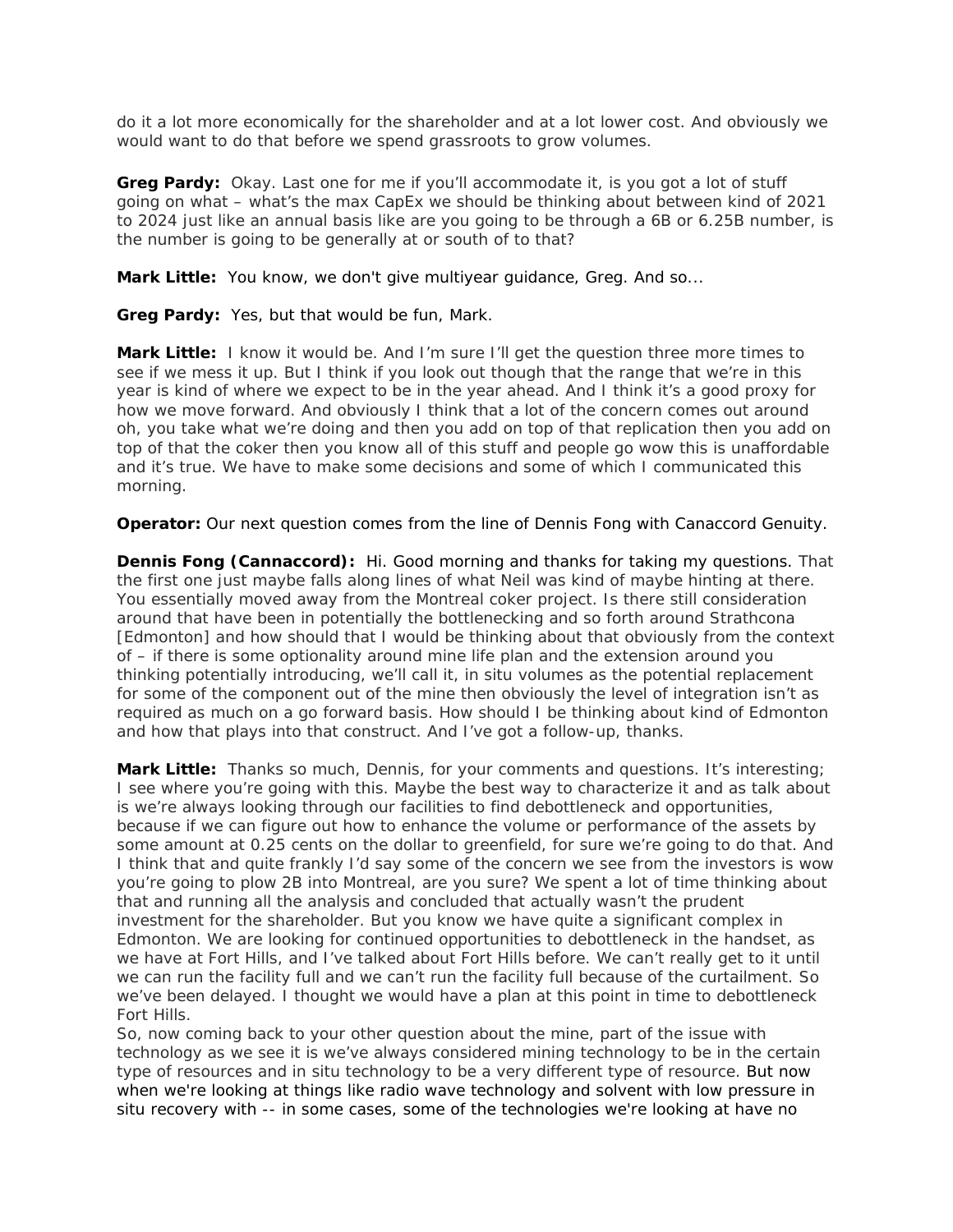steam at all associated with it. So greenhouse gas emissions are fundamentally different, 50% to 80% lower. That -- when you look at it that way, a lot of this resource, it's just, which technology should we apply to which resource. The integration strategy, yes, if you go back 50 years when we started up the operation, the upgrader was needed to be able to move the mine bitumen. But if you look at both the mining technology, I talked about the non-aqueous extraction, not only does it produce a barrel, but the way we envision the technology and the way we're testing it is it's kind of like a Fort Hills is that we literally extract carbon from the barrel put it back in the ground. So the upgrader doesn't have the same cleaning requirement, but it has the same financial requirement. So really, the integration strategy for us is maximizing the value of the barrel and being able to manage the commodity price risk of the light heavy spread. So the upgrader and the refineries are still needed, even if it's an in situ barrel or if it's using this new mining technology.

Does that answer your question?

**Dennis Fong:** No, I think so. And I think the point is essentially utilizing existing assets to be able to, I guess, grind out the most value out of them.

## **Mark Little:** For sure.

**Dennis Fong:** The second question is just around the buyback and kind of the timing around the Board renewal, essentially, on the \$2 billion kind of from March forward as well as kind of the discrepancy and timing as where you guys have TSX approval up until, I think, mid-May to complete the 5% there? And how we should be thinking about the, we'll call it, the cadence of share buybacks? I know in the past, your program has never really been robotic and has been definitely more opportunistic? How should we be thinking about this over the next couple of months?

**Alister Cowan:** Yeah thanks, Dennis. I'll take that one. First thing I would say is, we're in the normal timing for when the board looks at both the dividend and the buyback at the February meeting. We set those annual guidance and targets going forward. So, that's really what the board has done and set for the next 12 months. We can see us purchasing up to 2B of our stock buyback.

So I would say that's the key number you guys needs to look at. There's an administrative piece that you mentioned that goes around getting TSX approval to buy stock back. That is purely an administrative exercise. So don't think that that is a different set of approvals and it's on a slightly different schedule as you noted, it's a May timeline. The key thing for you guys to know and investors to know is what has the board authorized us to buyback, it's the 2B starting in March.

In May, we'll renew the TSX stuff, but that's just, as I said, administrative. On a cadence perspective, we are typically opportunistic. As you said, we are not robotic. We have buying bands of certain levels at lower levels of our stock. We will buy more back. So, if the stock price is low as you saw in Q3 last year, we'll buy more back. And if it's at a slightly higher level, the pace slows down a bit. But, overall, we're targeting to buy up to 2B a year back.

**Operator:** Our next question comes from the line of Phil Gresh with JP Morgan.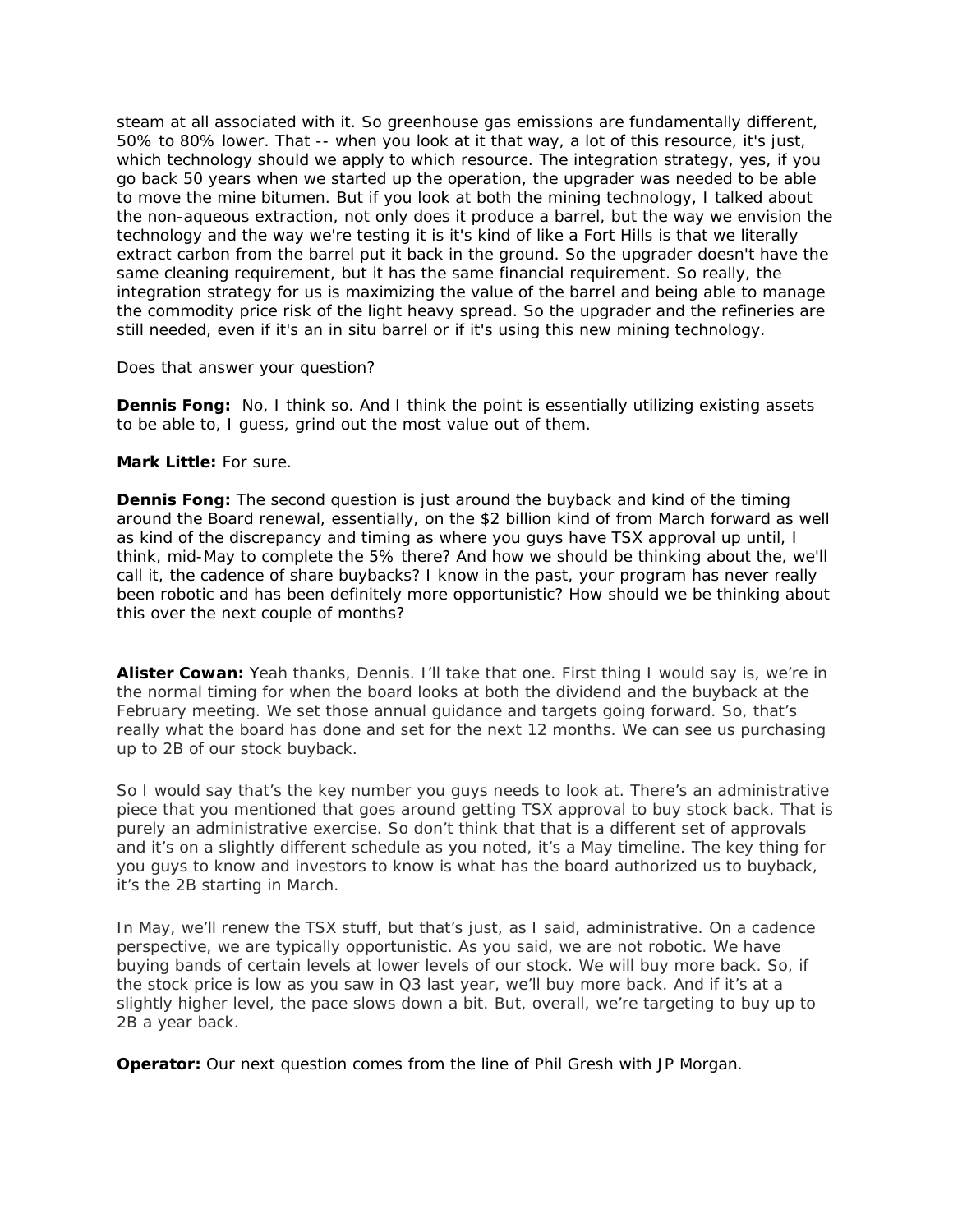**Phil Gresh (JP Morgan):** Yes. Hi. Good morning. First question, just a follow-up on the buyback question, just a slightly different way. Given the current oil prices are a bit lower than your framework of \$55 WTI at the moment, how do you think about buybacks versus balance sheet, if we are in a lower price environment? Is this something where, on a shortterm basis, you'd like to stay committed to the \$2 billion range and you just leverage the balance sheet, if necessary? Or is it something you want to be ratable each year on understanding opportunistically quarter-to-quarter?

**Mark Little:** Yeah, thanks, Phil. If you look at our investor deck and the sort of capital allocation metrics that we've laid out somewhere between \$50 and \$60 of WTI level, we say we will spend between 1B and 2B of buyback. So it is ratable compared to where the oil price is going to be for the year. So there's no doubt about that. We've always said that we would like to target 2B. Oil price is extremely volatile. Today, we're at \$50, \$51. Three weeks ago, we were heading over \$60. So, I don't think I'm prepared at this point in time to call off where we think it's going to be and I still believe 2B is achievable.

**Phil Gresh:** Yeah, sure. Understood. Okay. The second question is just on the CFO improvement opportunities. Mark, appreciate the additional color to the 1.5B number at this point. I think if we rewind back to when you initially laid out these targets, the idea was it would be ratable at about 500 million per year from 2020 through 2023, and so as we look at the 2020 I think at slide 6 where you have the FFO expectation for the year at 55 WTI, just trying to understand some of the moving pieces behind that. Is there some kind of embedded 500 million, is the first 500 million embedded in that guidance or is it – are some of these things a little bit later because of the timing of the Syncrude pipeline or just any thoughts you have there on that guidance. Thanks.

**Mark Little:** Yes. Thanks. It's interesting because I would say it's getting a little bit skewed. It's a little bit later. I think the interconnecting pipeline is one that's now towards the end of this year. Originally, we thought it would be at the start of this year. So we've got the full year benefit associated with it. We continue to push forward on the autonomous trucks, although we're working to accelerate that and get it all the way on Fort Hills and such. So it's skewed a little bit towards the back from the original ratable \$500 million a year that we originally said, Phil, but the thing that I really like about it is where we have real plans, funded, they're in execution, and it's moving forward and the teams are really working it. And I think, to some degree, you see it in the fourth quarter in capital once we approve the cogen and the Wind Farm, the teams were all over it. And that's a couple of hundred million dollars of what we spent in Q4 were projects that were approved in late Q3 and Q4.

So the teams are moving forward to get this stuff executed, but it's a little later than anticipated.

**Phil Gresh:** Got it. So if we look at that guidance for 2020 FFO, it's basically looks to me like \$2 lower on the price deck, but 5% higher in the production due to less curtailments. And those are the main moving pieces embedded in there. Is that reasonable?

**Mark Little:** Yes, and so we haven't modified our guidance. And so, yes. That's how we put it out.

**Operator:** Our next question comes from the line of Benny Wong with Morgan Stanley.

### **Benny Wong (Morgan Stanley):**

Hey. Good morning, guys. Thanks for taking my question. The other margins, which I think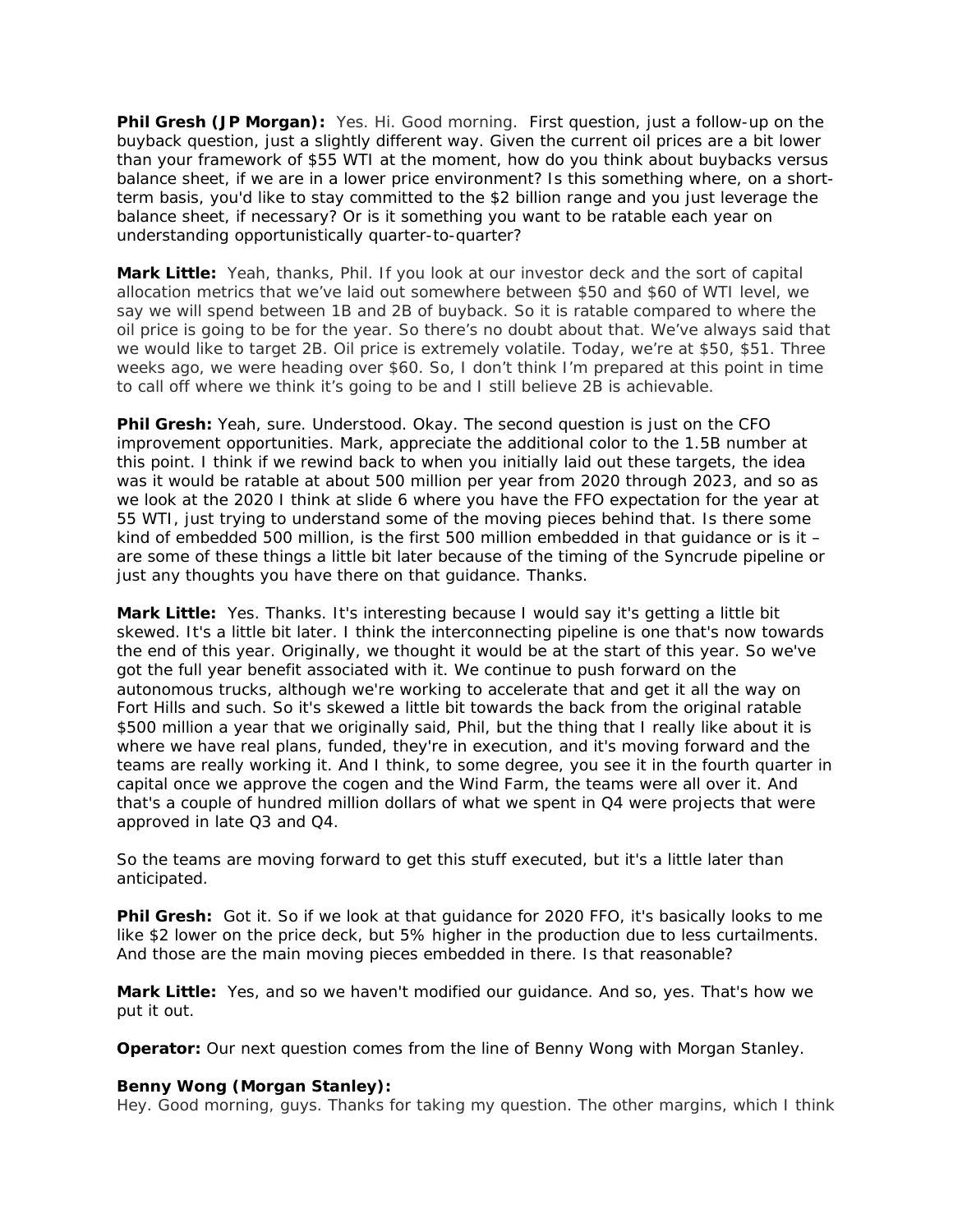include supply marketing and lubricants, was a bit weaker than we anticipated. I just want to get a sense of how much you think this is attributed to the seasonal weakness. We've been hearing that retail margins in Western Canada has been a bit under pressure from new entrants. So just wanted to get a sense of how persistent this could be if at all?

**Mark Little:** Yeah, we really see this as a seasonality issue associated with it. And so we think this is kind of normal course. The downstream really had a great job. Their focus on driving market and really securing the market share and moving forward on some of that was really good. They've done an excellent job of running the refinery's second highest refinery utilization in the history of the company. So they've done a really good job. I'm proud of the team there. But this is just normal seasonality, Benny.

**Benny Wong:** Understood. Appreciate those thoughts. My follow-up is it looks like you guys are putting a little more money into this – into ventures that have a little bit more sustainability focus like the wind farm, the EV charging station and the equity interest and in the biofuel. So just wanted to get your thoughts Mark on is there a long-term mix of balance that makes sense to strive for and as you look at these projects how do you approach it and maybe a sense of what metrics you use when a valley well in these projects against more conventional oil and gas opportunities or even shareholder returns?

**Mark Little:** Yeah, it's interesting because those I would put into some different categories associated with it, because I think the one thing that's abundantly clear is that the world needs more energy if 700 million people globally are still in an extreme poverty and they need food and energy and medical support and such. So we need more energy but we need a lot less emissions. And so some of these are technology plays when we look at it to try and understand is this a technology that could be part of the future. And so when you look at some of these a little equity positions that we've taken as we explore some of these technology pieces when you get into the electric highway our view was is that the world's changing. We can be a part of this. And so, we put that in to see how the response would be because one of the biggest challenges with an electric vehicle is can you drive long distances. Clearly, people can drive short distances. And we felt electric highway across Canada was a real positive complementary to it.

But then, the third one you mentioned was the wind farm. And if you stand back and look at that, if you recall, six years ago, we committed as a company to reduce our greenhouse gas intensity by 30% by the time we got to 2030. And I think everybody knows that, yes, we might spend a bunch of time thinking about our goals. But when we set a goal and bring it forward, we are going to work on it. And so, when you look at it, in the last eight months, we've made two investment decisions that will essentially accomplish one-third of that or 10%.

So, so far, we've achieved 10% of the 30%. The next 10% is related to the cogen investment and the wind farm that we're in process of executing, and the remaining 10% is still getting worked and scoped out. And so, I feel very comfortable that we're executing the plans that we committed to six years ago. And the wind farm is part of that overall plan. And so, this is just normal, of course, we're fulfilling the commitments that we've made as we go on our journey. What we do know though is 2030 doesn't solve everything and there's more that needs to be done. So, some of these technology pieces are really exploring some of the options for the future.

**Operator:** Our next question comes from the line of Asit Sen with Bank of America.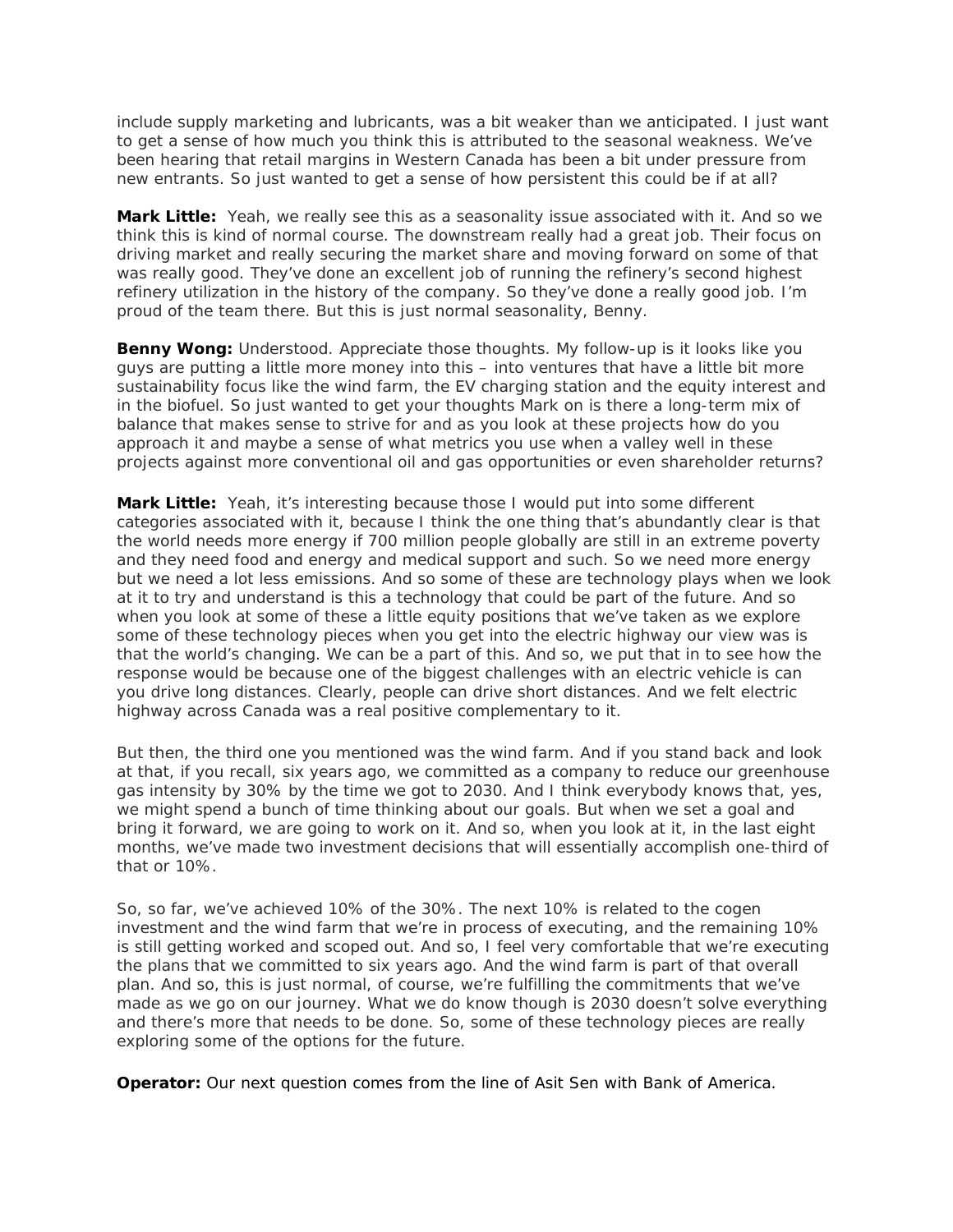**Asit Sen (Bank of American Merrill Lynch):** Thanks. Good morning, everyone. I just wanted to follow-up on the earlier question. Mark, you have given some specific numbers on these clean energy investments, 40-mile wind project, \$300 million, 25% spent in 2019 and also on Enerkem with \$73 million. My question to you is, these investments have clearly been a strategy at Suncor. But could you frame for us how big, in terms of CapEx, these projects could be on a ratable basis? And where do you see this going in a 5-year framework?

**Mark Little:** Yes. Thanks, Asit. It's the real focus around that it is and that the focus as I just mentioned on this is trying to figure out how are we going to hit our 2030 goal that we committed to six years ago. So, when you see it right now we have with the wind farm and the cogen so we're now two thirds of the way – or we have an execution two thirds of what we had committed to.

So, there's another third left. So, if you look at the cogen was 1.4B and the wind farm was 300mm its 1.7B to achieve 10%. But there's obviously there's a lot more to it because it wasn't just greenhouse gases both of these we think are going to drive good returns for our shareholders and they were both done in unique ways to be able to maximize that value for the shareholders.

So, in those cases we're spending money and in finding economic ways to achieve the environmental goal that we set out. When you look at Enerkem as an example, 73 million, it's a technology play we thought it was prudent to explore the future as we start thinking about what is the world of energy. If you go and look at it crude oil demand is growing about 1% a year this year it's quite a few people with coronavirus believe that it will be negative this year.

So, this isn't a market that's growing and I think people are concerned about lots of companies talking about growing oil production forever. We know that can't happen. So, we're trying to explore the future. Do we see massive money going into this, certainly not into the future because these are technology plays. If something becomes commercial and we're going to look at it as an investment, then we would be able to lay out an investment path forward. But at this stage of the game, we don't see that as a huge part of it. The wind farm is something that's unique because our emissions in Alberta. We can use the credits from a wind farm in Alberta, but we don't see onshore wind at this stage being a significant part of our future.

**Operator:** Our next question comes from the line of Manav Gupta with Credit Suisse.

**Manav Gupta (Credit Suisse):** I have a little bit of a macro question. There were a few developments in the last week, which were regulatory positive for 2 of the pipelines, TMX expansion as well as Enbridge line three. I'm just trying to understand how do you view these developments? Do they make you more positive? And what's your outlook for any of these pipelines to start in the next 2 to 3 years?

**Mark Little:** Yes. Thanks, Manav. I appreciate it. I think we've been consistent for as long as the conversations have gone on that we support these lines. Line 3, Trans Mountain as well as Keystone XL. And so we have been supportive of these particular ones. We have always thought that they'll move ahead and get executed. Time lines are what we've spent most of our time in talking and debating. Generally, we've been later than what the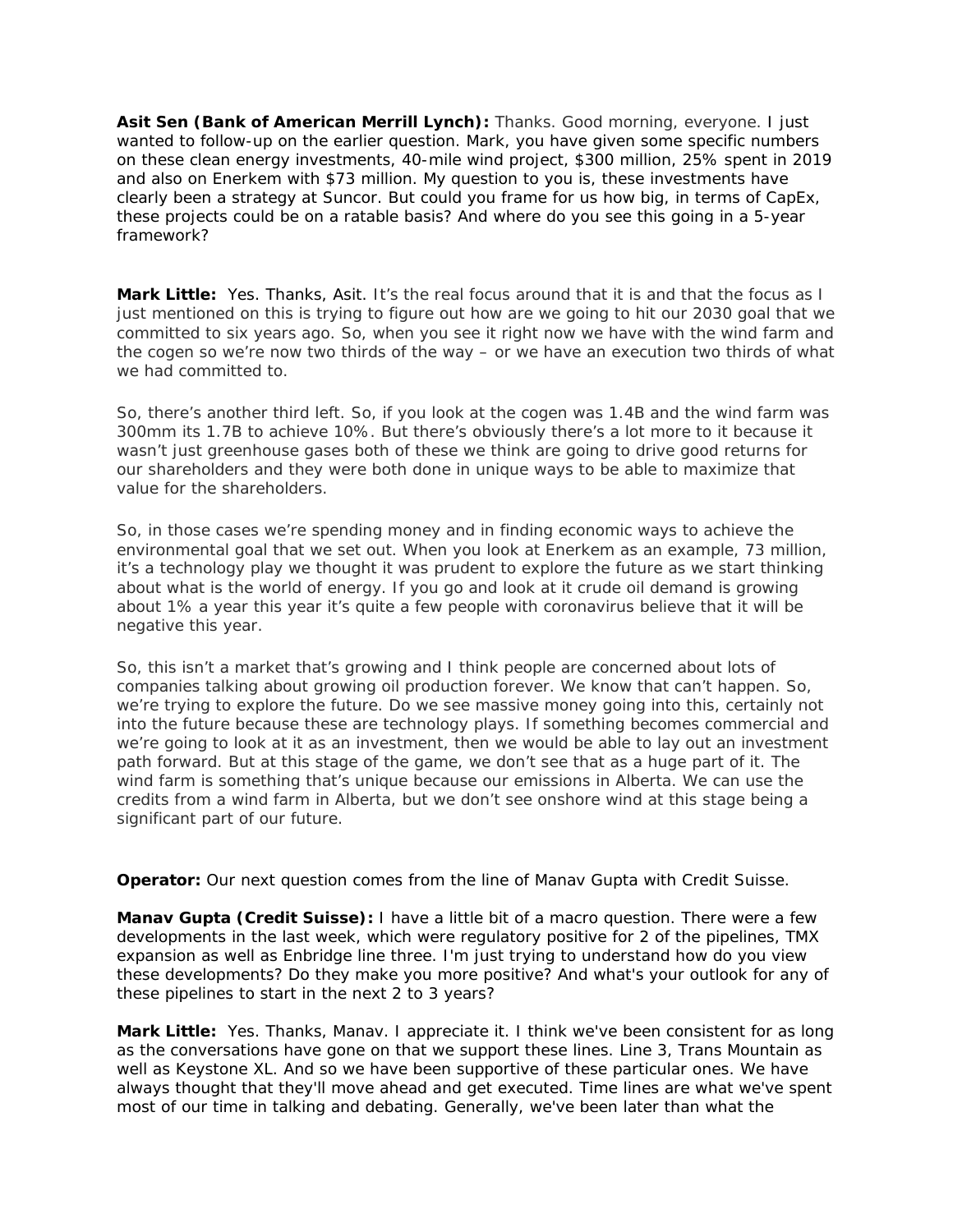operators have been saying on these lines because we know that in today's world, there isn't a straight line between 2 points trying to do some of this big infrastructure. But now in saying that, line 3, they have the approvals, the Canadian portion is operating today. So we have about 100,000 barrels a day of capacity on that line. So there's an incremental 270,000 barrels a day to go with the latest hurdles getting cleared. There's a chance we could see it by the end of this year. But maybe it'll get delayed further. From our perspective, we're certainly not betting any of our shareholders' money on any particular time lines. Trans Mountain, really encouraging to see it moving ahead. We've appreciated the support that the federal government's been putting behind it. And it's nice to see that project under construction.

And the courts continue to reinforce and support that. Will that decision get appealed, maybe it will. It was a unanimous decision by the court. So we're encouraged by that, and they're on track to get this all executed. I think it's going to take a little longer than what the operator says, just for the challenges of execution and maybe there will be some further court challenges associated with it. But again, we stand by our position that it gets done and it just might be a little later than originally anticipated. Keystone XL, it's another one that's got some significant approvals recently. And so we're encouraged by that. And it looks like Enbridge [TC Energy] is getting ready to push ahead. So of all of those projects, Keystone XL is probably the latest in that whole thing. Line 3 looks like it will be first and Trans Mountain in the middle.

**Manav Gupta:** And a quick follow-up on the similar lines. We saw the year start with looking at December, the inventory in Alberta was building all the way to \$38 million. We believe it's come down about \$5 million, \$6 million. In the near term, do you see rail ramp, plus what you mentioned on Enbridge, to put the inventory more in control and trend down? Or do you see a scenario where it actually moves up and pressures the differentials?

**Mark Little:** No I think you're going to see inventory continue to decline. I saw another report last night that said it went down almost another 1 million barrels week-on-week. So we're making some progress there. We will get some advantage as well when the diluent lending changes here a little bit as we come into spring. But that said, the arbs open rail is economic. And so you're seeing quite a bit of liftings. We've seen some record volumes now on the rail lines moving oil, which I think is encouraging. But to the extent that the spread comes in, I would expect you're going to see a whole bunch of rail get laid down, too. So it will be interesting to see how that plays out. Production has come up as rail has gone up because of these special production allowances either province. And we've been very thankful for their support and putting that program in place. So I think we're going to see inventories continue to decline slowly, but it wasn't that long ago that we were sub 30 million barrels and one pipeline issue took us to tank tops. So things can change quickly.

**Operator:** Our next question comes from the line of Mike Dunn with Stifel FirstEnergy.

**Mike Dunn (Stifel FirstEnergy):** Thank you. Good morning, everyone. Thanks for taking my questions. If I could, I'd like to just ask a bit of detail about the mine extension at the baselines. Mark, should we think about that as extensions of the North Steep Bank side and or the millennium side of the mine. And is this on lands already held by Suncor not considering any potential pushing onto the lease 29 boundaries? And I have a second question after that.

**Mark Little:** Yeah, the resource that we're talking about is on the west side of the river by where the upgrader is. So that's actually the resource that we're talking about filing the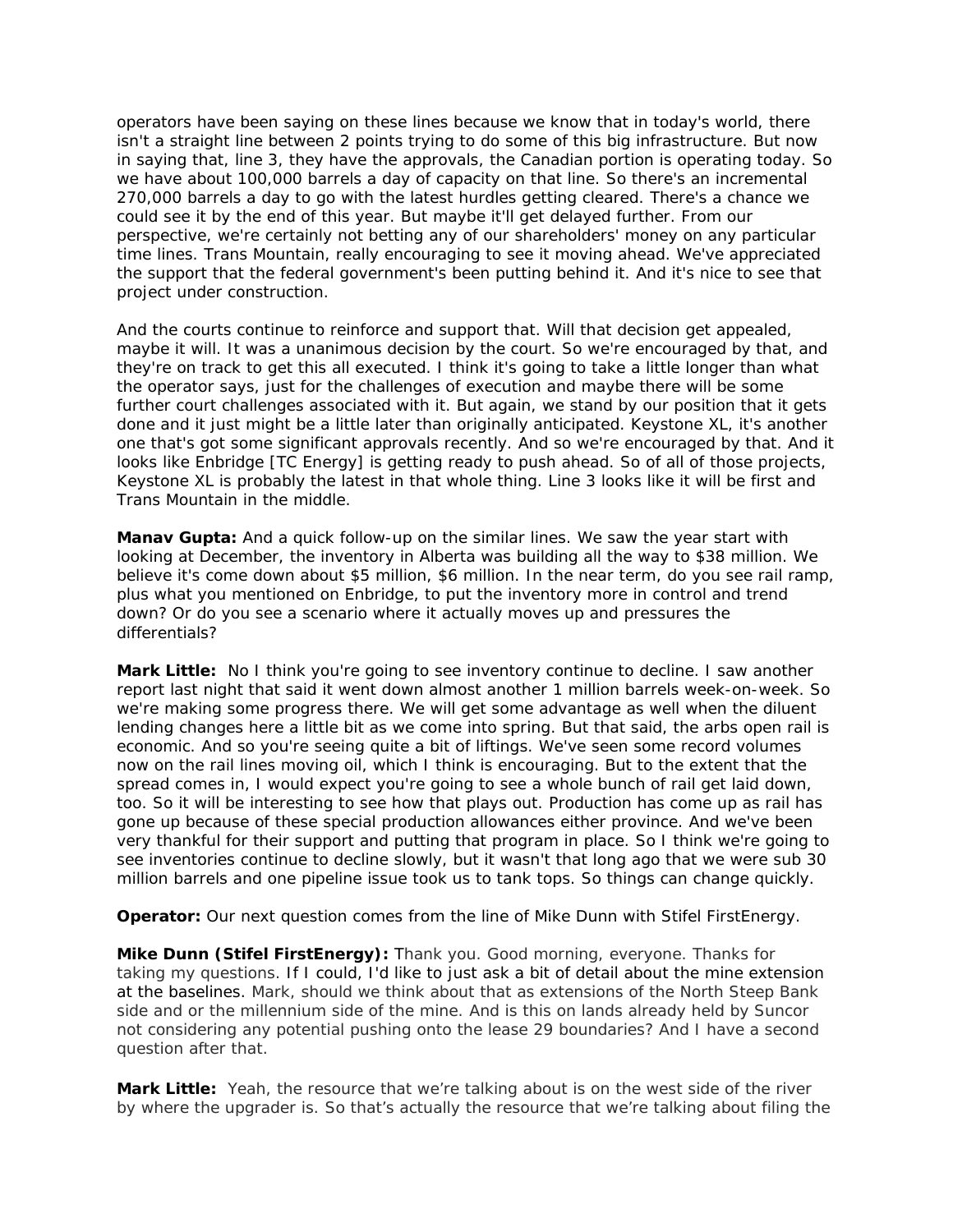application on, it's and I guess this is just emphasizes the importance of what I said about hey we're just filing an application to move this thing forward.

We're a long way from our project sanction on this because we filed this application over a decade ago as an expansion project, as a growth project like Fort Hills was. Now we're treating this very much as I mentioned before. This is just a sustaining project. So, the amount of investment, the amount of assets that are required to be able to produce this resource is significantly lower. We see new technology that we're working on that would collapse the cost structure further along with the greenhouse gas emissions and such and also allow us to alter the carbon content of the crude which would help with Scope 3 emissions.

So, there is some really exciting technology plays associated with it. The resource we've had in our portfolio for a substantial period of time. And so, this is something that the resource we control obviously the regulatory process we don't. And but we're allocating a substantial amount of time consistent with how we see applications being processed. We're going to file conventional technology like we have at Fort Hills that the reason we're doing that is because we have to provide the details and it's hard to do that on the new technology. But we're outlining the new technology and the applications tell people what we're trying to do.

### **Mike Dunn:** Right. So this is the Voyager South resource?

**Mark Little:** Yes, it is.

**Mike Dunn:** Mark, okay. And second question 18 years of straight dividends, a dividend increases I think in the past you folks may have talked to you know what you need for a WTI price to fund the dividend and sustaining capital. Do you guys have a target for what you can fund? And I guess, if you do, what is it and what is it relative to the dividend and not just half cycle but full cycle sustaining capital?

**Mark Little:** Well, maybe I'll come back and clarify on sustaining capital, but it's \$45 WTI. So, what we look at is sustaining capital plus our dividend, at \$45, we should be able to fund it. And that's actually how we model it. And so, we look at the growth of the cash flow of the company, and then test it against this benchmark to ensure that we view that it would be affordable even at low prices. So, that's the methodology. It really hasn't changed. This is what we've been doing for quite some period of time.

It's interesting when you say full cycle and sustaining capital in the same sentence because one of the joys of our asset is, we have very long cycles. So, like Fort Hills, when we started up Fort Hills, we believed that it would produce and it has a resource to produce for 50 years, which is very different than if you look at the most short-cycle capital in our business is shale. And so, essentially, there to maintain your volumes and such, you're playing a full-cycle capital game 100% of the time.

So, one of the joys of it is, with this capital on the ground, but that's a very long cycle, and we can sustain the assets and continue to generate cash flow. When you say full cycle, I think about, okay, so when the resource runs out at Firebag, which honestly we don't see happening for many, many decades, then you have to start thinking about, okay, the fundamental cost of replacing it. So, even when you look at Voyageur South and the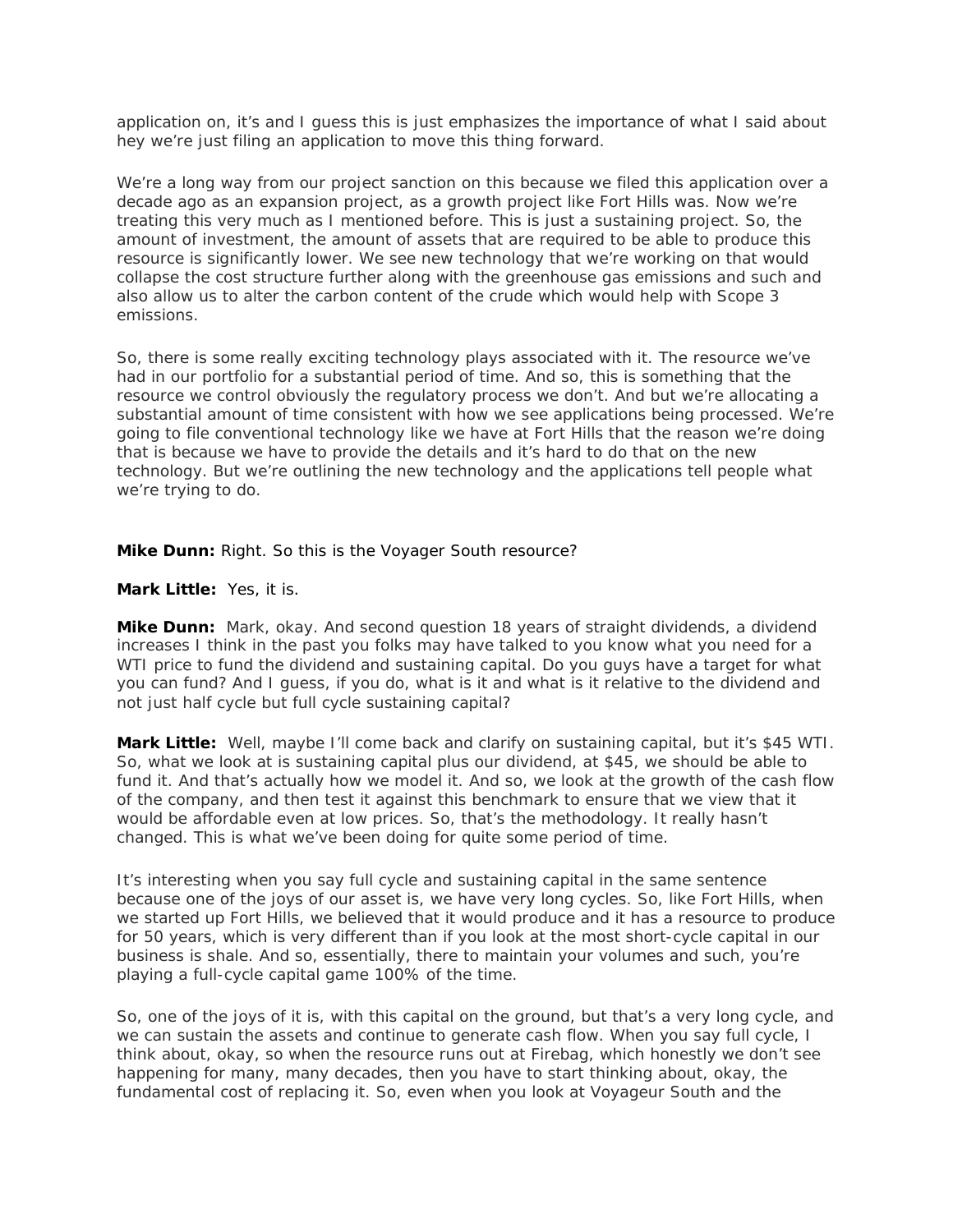example we've talked about, it's not even full cycle, although, it's much higher than what it would be in our normal sustaining, where we're not building assets to open up a whole new ore body.

But we can do it at a much lower cost, why? Because we're leveraging all the infrastructure that's still on the ground. So, our cost right now, if you look at our sustaining capital, we would view that this is characteristic. It'll be a little higher in the 20, 30-plus period as we as we decide how we're going to put the resource in place to sustain the operation for the next several decades to come. But, right now, our sustaining capital really is sitting in this 3B to 4B range. I'd say 4B when we get into the big turnaround years. Next year is a big turnaround year. This year isn't. So the sustaining capital can move around. When we look at our \$45, we're looking at kind of a normalization of that, so.

**Mike Dunn:** Okay. I guess, Mark, what I meant probably on full versus full cycle is, historically, you haven't really included any capital for your E&P business in your sustaining capital definition. And then I think it was last year that you started to exclude the drilling of any sustaining well pads at SAGD from your definition. So combined, I mean, there's no perfect number for that -- but combined, I would peg those numbers at closer to \$1 billion a year, likely -- like over the medium-term needed?

**Alister Cowan:** Mike, let me just clarify something that clearly is that you self-understood over there. We do actually include – well, our definition externally for assuming capital does include the well pads. We do include them when we calculate our breakeven at \$45. So, just to clarify that, the well pads are in there when we're calculating the \$45 breakeven in WTI. And you're absolutely correct, we don't include E&P. It's a very lumpy business, so for that perspective they're all economic in our view. We either decide to do them or not do them. So, we don't really consider them to be sustaining capital projects.

**Operator:** Our next question comes from the line of Jon Morrison with CIBC Capital Markets.

**Jon Morrison (CIBC Capital Markets):** Can you just talk about the heavy CapEx spend in Q4 and whether that was purely a function of kind of pulling things from 2020 into Q4, given some of the unexpected outages like Fort MacKay [Mackay River], where logistically, it would make sense to do that maintenance work since there was downtime anyways? Or was there any other major factors of play there?

**Mark Little:** John, I think there's really three factors that are driving it. And what you're saying is, okay, at MacKay there's a very little bit, but I would say it doesn't even show up in here. One is the fact that we approved some projects late in the year and started moving on them quickly. So, you saw quite a bit of spend with the cogen and the wind turbines in Q4, which I don't think people fully appreciated.

The other issue with it is there were some things that got delayed in the year. So, unfortunately, a lot more capital got spent in  $Q4$  than what was originally planned. This is an area that we're working with our organization because we need to – it's much better for this to be ratable, and that's an area that we'll be working with the organization going forward, but it's really this some of the capital getting delayed on some of the projects for various reasons, and then bringing the cogen and the wind turbines in, that's why Q4 is so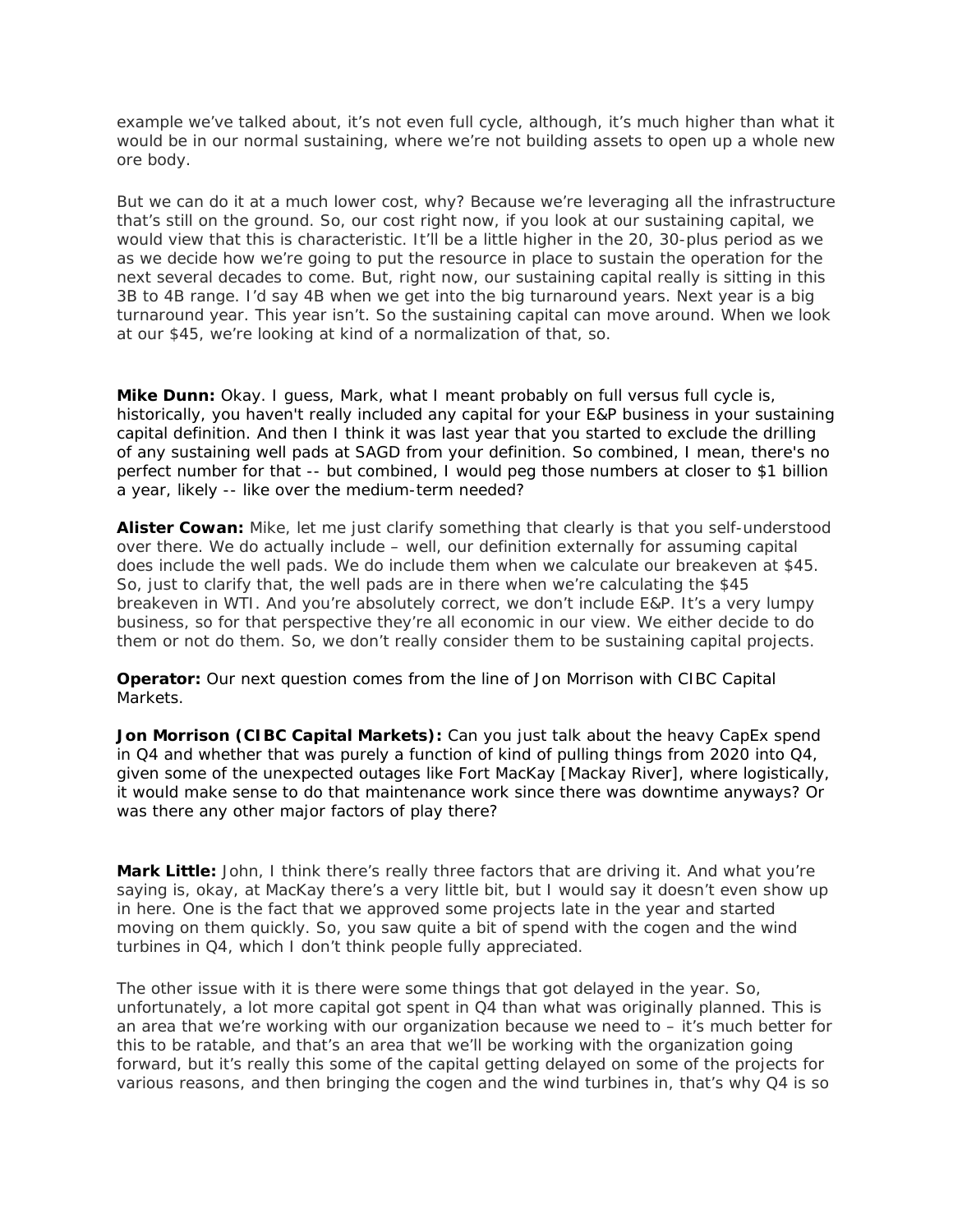high. Obviously, if you look at our range for next year, what we did in Q4 is in characteristic of the quarters that we'll having going forward.

**Jon Morrison:** Would it be fair to assume that Q4 reshapes 2020 at all or largely the guidance that you put out holds?

**Mark Little:** No, no. Our guidance holds for sure on capital for 2020.

**Jon Morrison:** O Okay. Alister, any color on why you guys elected to take the Fort Hills write-down in the quarter where we didn't see that over at Total and is that just a difference in accounting standards, price deck assumptions or are you being a little bit more conservative in cutting your forecast in your CGUs?

**Mark Little:** I'll maybe comment on that, Jon, and then hand it over to Alister to provide a few of the details. But part of the issue with it is when the price went down in 2014, I don't think people realize that we literally were going to go on a year for year and year. So when you look at the way that we did the test for impairment previously, our cost or the price of crude that we assumed, when we did those tests, was much higher. So, and now you look at it, and yes, the crude price is bouncing around. In some forecasts it's going up. In some forecast it's going down. But when you look at it year-over-year, we're literally bouncing around, but trading sideways. And when we look at the markets, we think, hey, we're sitting in the same range going forward for a foreseeable future. And our view was is let's go test our books against that. And it's really in adjusting the price forecast down, which is about a \$10 adjustment in kind of the global crude price when we look at it. That's where this impairment took place.

So I don't know, Alister, do you want to add to that?

**Alister Cowan:** Yes. The only thing I would say is really a price-driven view as we look forward. Just confirming what Mark said, I can't make any comment to our partners and whether or why they're taking any impairments. They have their own views from price. And remember, everybody has a different starting point from a capital perspective, whether they bought in at a high price. So you see up to individual partners to what we take or not take.

**Jon Morrison:** Okay. I appreciate that. Mark, in terms of the diversification efforts that obviously aren't new, and they're part of the historical DNA, but maybe are of growing importance. Do you have a different return threshold for those projects, maybe ex the Enerkem investment, which is a bit of a different animal?

**Mark Little:** Well, when you look at it, you have to factor in all the various views around carbon pricing and all that kind of stuff associated. So will we have different criteria on a risk basis, I would say, no, although the risks are often very, very different associated with it. But you have to keep in mind that a lot of these technologies, whether it's Enerkem or LanzaTech -- I wouldn't consider them commercial technologies we're just trying to understand how can we move forward and find some of these solutions for the future. But when you look at commercial deployment of technology our expectations are going to be very similar. And it's just that the risks that we factor into it are very different on some of these investments.

**Jon Morrison:** Perfect. And maybe just a final one for me. Just a clarification on the dividend bump that was announced, is it fair to assume that would have been the increase that would have happened independent of whether WTI was oscillating at \$50 or \$60? As